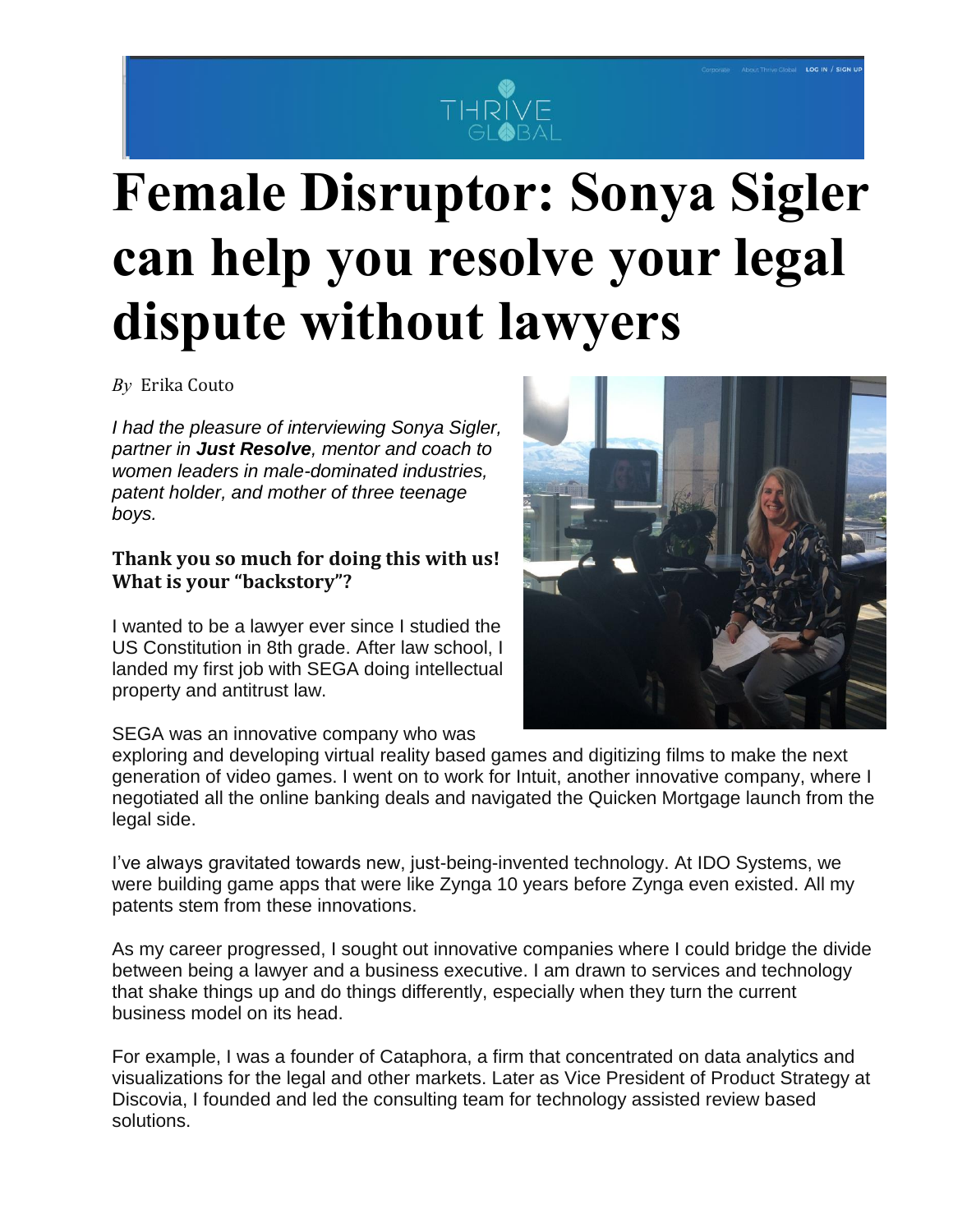## **Why did you found your company?**

As a young lawyer, I worked on all kinds of litigation and due diligence where I had to review thousands of documents in a windowless room surrounded by paper and sticky notes everywhere. I thought there must be a better way to do litigation or due diligence. Becoming a partner in Just [Resolve](http://www.justresolve.com/) is giving me the opportunity to change the legal industry even more than I could have working at Cataphora and Discovia.

Just Resolve concentrates on solving disputes without lawyers, when you can still be civil and not break the bank on lawyer fees. 90% of lawsuits do not belong in the courtroom or even in the court system, where any hope of resolving the dispute disappears into months and years of conflict and turmoil, not to mention it will cost more to resolve the lawsuit than it is worth.

## **What is it about the work you're doing that's disruptive?**

Just Resolve's innovative dispute resolution method uses a neutral arbiter to investigate



AND decide the dispute. It gives parties a chance to resolve their dispute without lawyers, without taking forever, and without spiraling down into an ego-driven abyss like with the litigation process. For example, it gives businesses in a genuine contractual dispute a way to resolve disputes civilly while preserving their business relationship.

So many times, after a case is decided by a judge or jury, the parties despise each other and do not want to do business together ever again. Our neutral-driven dispute resolution (NDR) process allows parties to resolve their differences while preserving their business or personal relationship.

Lawsuits cost businesses untold millions in lost revenue due to lost time on the job, and lost focus and distraction when their owners and employees must take care of the lawsuit rather than their business. Just Resolve provides a better choice for resolving these limited stakes disputes rather than sending them through the court system.

## **How are you going to shake things up next?**

At Just Resolve, we are beginning to concentrate on companies who do business internationally. Most other countries do not have a litigation happy system like we do in the US. Most foreign corporations fear doing business in the US because of our jury system. They are all too thrilled to learn of a collaborative, fair, and civil way to resolve international disputes rather than having to brave the US court system.

### **We all need a little help along the journey — who have been some of your mentors?**

My mom has been my ultimate mentor. She was a single mom, business executive, and founded several companies. She has been an amazing role model and mentor for me and many others. In fact, I wrote about her in my [#ShesALLthat](http://iampractigal.com/2018/07/12/day-7-pam-isom/) series of articles about accomplished and talented women.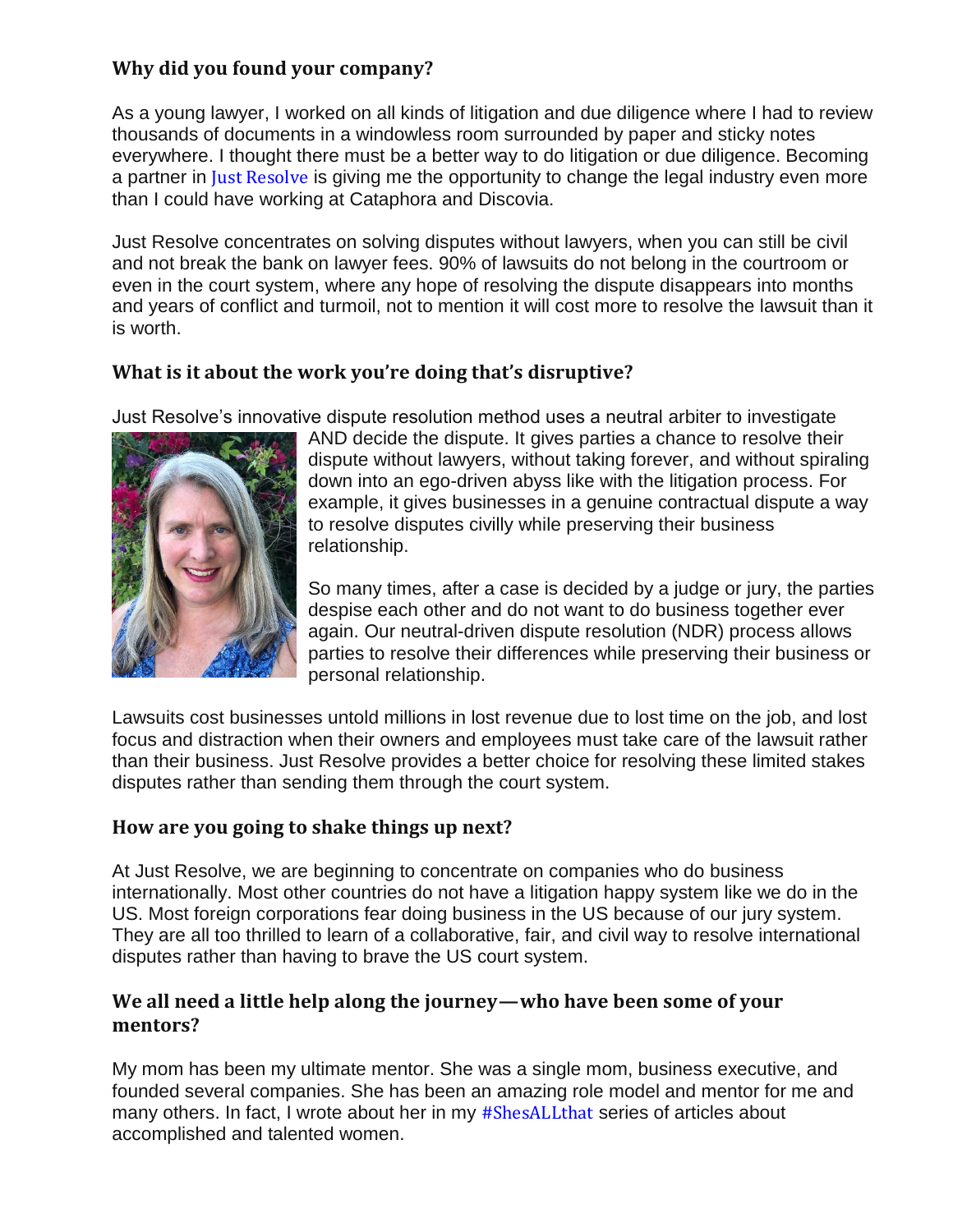Joe Miller, the VP of Product Development at SEGA when I worked there, was a wonderful and unexpected mentor. I say unexpected because he was male and an engineer—what advice could he give me, a female lawyer? Well, it was his advice that started me down my dual path role as a lawyer and business executive.

#### **Can you share 3 of the best words of advice you've gotten along your journey?**

**Be authentic**— don't try to be a man in a male-dominated industry. Wow — this was a hard lesson to learn and took me about 10 years to figure this out. Actually, I didn't learn this lesson until I had three boys of my own and I tried to hold on to every shred of femininity I could. That's when I fully embraced my femaleness in my roles in maledominated industries.

**Don't burn any bridges**— Silicon Valley is very small community and the legal community is even smaller. I was cautioned very early on in my career not to burn any bridges and to build networks wherever I could. I believe I have done this throughout my career and I am thankful that I have a robust and reliable network.



**Use your network and return the favor by being a mentor**— I've started or been on the leadership team of a women's group from the moment I started my career as a lawyer. It is very important to me to help other women succeed — whether it is as a mentor or as a vocal supporter. I make a point of keeping in touch with my friends from college and law school and I am not afraid of reaching out to them to ask for help or advice. I also have a network of entrepreneurial friends to lean on for support and advice. In essence, I built my own, very effective, "kitchen" cabinet of advisors. My latest endeavor in this area is [PractiGal](http://www.iampractigal.com/), a website where women can share practical advice.

#### **What's a book/podcast/talk that's had a deep impact on your thinking?**

I could name many books that have impacted my thinking, like Gay Hendrick's Conscious Living: How to Create a Life of Your Own Design or Matthew Kelly's The Seven Levels of Intimacy, but the one that has changed my thinking as a leader is Brene Brown's book, The Gifts of Imperfection: Let Go of Who You Think You're Supposed to Be and Embrace Who You Are.

Before really integrating the learning to be had from her book, I would not have admitted any imperfection or that I was wrong. However, to be an effective leader you have to admit mistakes and be authentic all the time. It was a lesson I needed to learn. I am much more effective as a leader, mentor, and coach because of the work I did after reading this book.